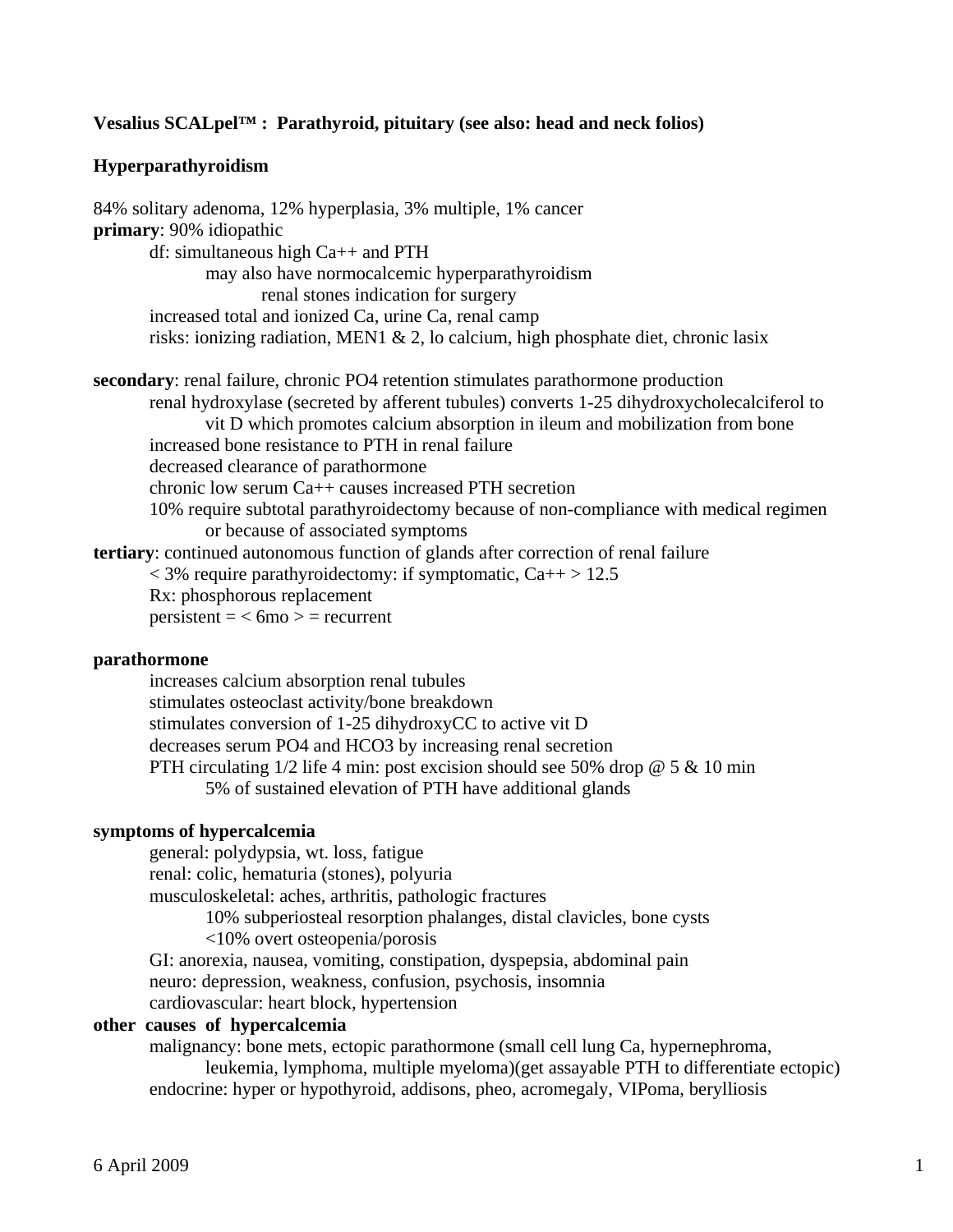XS ingestion: vit D, A, milk alkalai, thiazide diuretics, lithium, danazol granulomatous: sarcoid, Tb, histoplasmosis benign familial hypocalcuric hyercalcemia (BFHH) prolonged immobilization artifact: tourniquet on too long when draw (venous congestion); low albumin (get ionized calcium)

## **medical treatment of hypercalcemia**

goals: stabilize/decrease calcium, hydrate, increase urinary calcium excretion, inhibit osteoclast activity, discontinue meds associated with hypercalcemia, treat cause saline and loop diuretic to increase excretion of calcium bisphosphonates decrease osteoclast bone resorption calcimimetics: sensipar, pamidronate, etidronate calcitonin decreases serum calcium, adjunct for acute hypercalcemia other agents minimal effect or toxic

#### **hypercalcemic crisis**:

 hydration calcitonin increases urinary excretion mithramycin inhibits bone resorption

## **post-op hypocalcemia**: bone hunger, hypomagnesemia, autograft failure

#### **malignant hypercalcemia**

 no elevation of intact PTH, c-terminal PTH hematologic: MM, lymphoma, leukemia-lytic bone disease IL-1B & TNF beta increase osteoclast activity lo urine c-AMP solid tumors: breast, lung, kidney, pancreas neuroendocrine normal serum PTH, increased urine c-AMP tumor produces PTH-related peptide

#### **calciphylaxis**

 vascular calcification in end stage renal disease, secondary hyperpara, not associated with diabetes or hyperthyroidism (normal glucose and TSH) tissue necrosis, mottling, ulcer, gangrene, palpable pulses amputate before infection, a-gram, revascularization not helpful high parathormone, normal calcium, high calcium phosphate product  $> 70$  rapid progression, poor prognosis (50% mort 1y, usually from sepsis) long term: lower calcium and phosphate total parathyoidectomy helps some calcium-free hemodialysis (does not alter gangrene)

## **Dx & Rx hyperparathyroidism**

 sestamibi/Tc concentrated in para: differentiate single from multiple, localize 80%, 5% false positive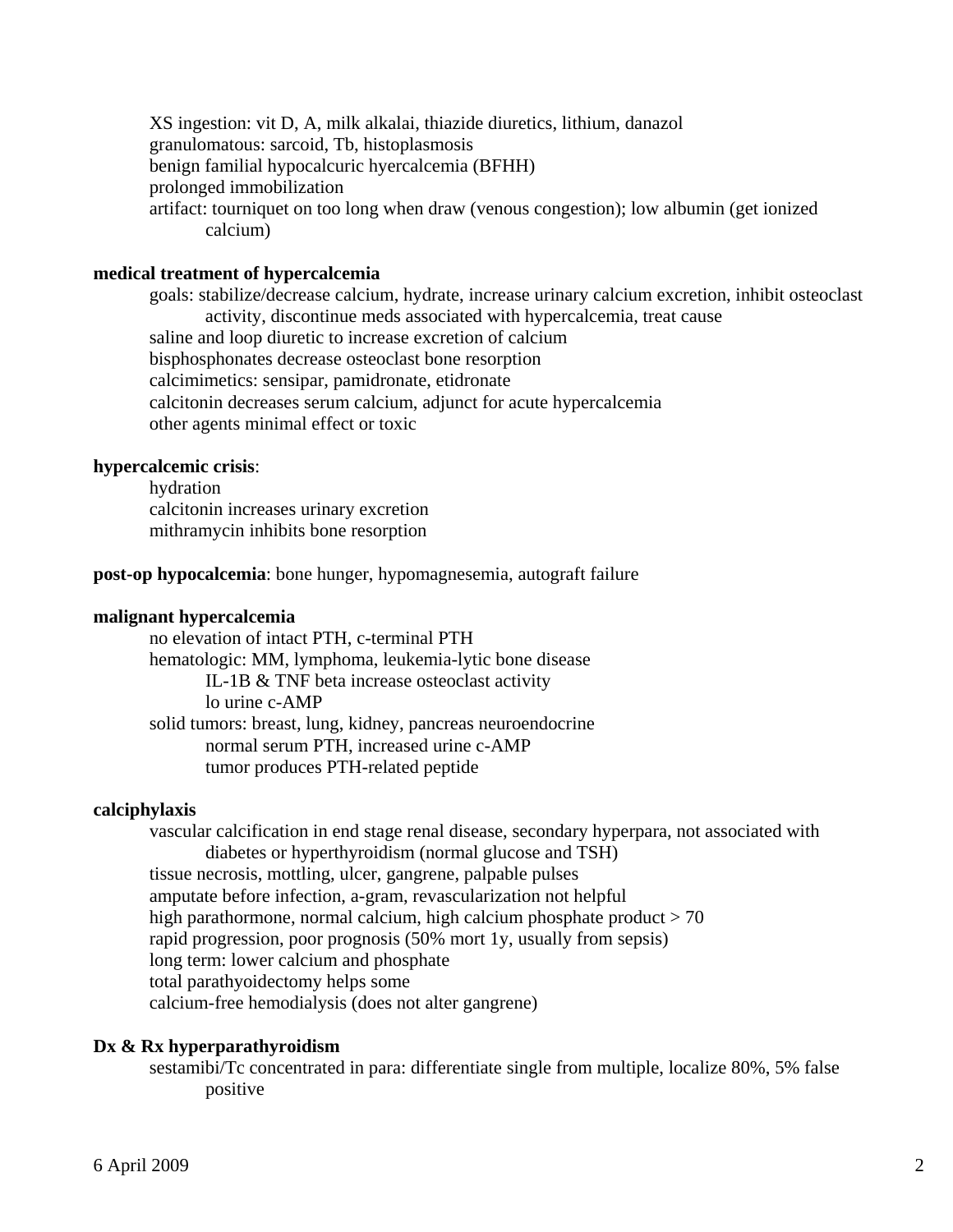US: 50% accurate, can't detect substernal (CT) double localization increases sensitivity MRI: bright on T2 selective venous sampling: reserved for reoperation, lateralize 80% arteriogram: rarely needed experienced surgeon 95% successful identifying

## **asymptomatic indications**

age  $< 50$  (50% complications in 10y) marked elevated calcium (> 1unit above normal) hx of life threating hypercalcemia reduced creatinine clearance r/o kidney stones osteoporosis patient desires surgery poor follow up coexisting illness

**observation**: monitor increasing symptoms, annual creatinine, abd films, bone mass Q1-2y

#### **localization**

 inferior from 3rd branchial pouch, travels farther, more variable >50% within 0.5cm of lower pole 63% ,1cm below lower pole majority or remainder in thyrothymic ligament 1% intrathyroid superior: may migrate posterior to recurrent nerve, behind inferior thyroid a., esophagus, posterior superior mediastinum

#### **minimally invasive radioguided parathyroidectomy** (**MIRP**)

 sestamibi injection 2-2 1/2h pre-op, gamma probe intraop parathormone assay

#### **median sternotomy**

 necessary only 1-2% of cases after localization studies rarely at 1<sup>st</sup> operation 90% success localizing most missed parathyroid adenomas are in neck

## **hyperplasia**

 remove 3 1/2, leave half of best vascularized or total and reimplant in three packets can freeze in case pt remains hypoparathyroid post op